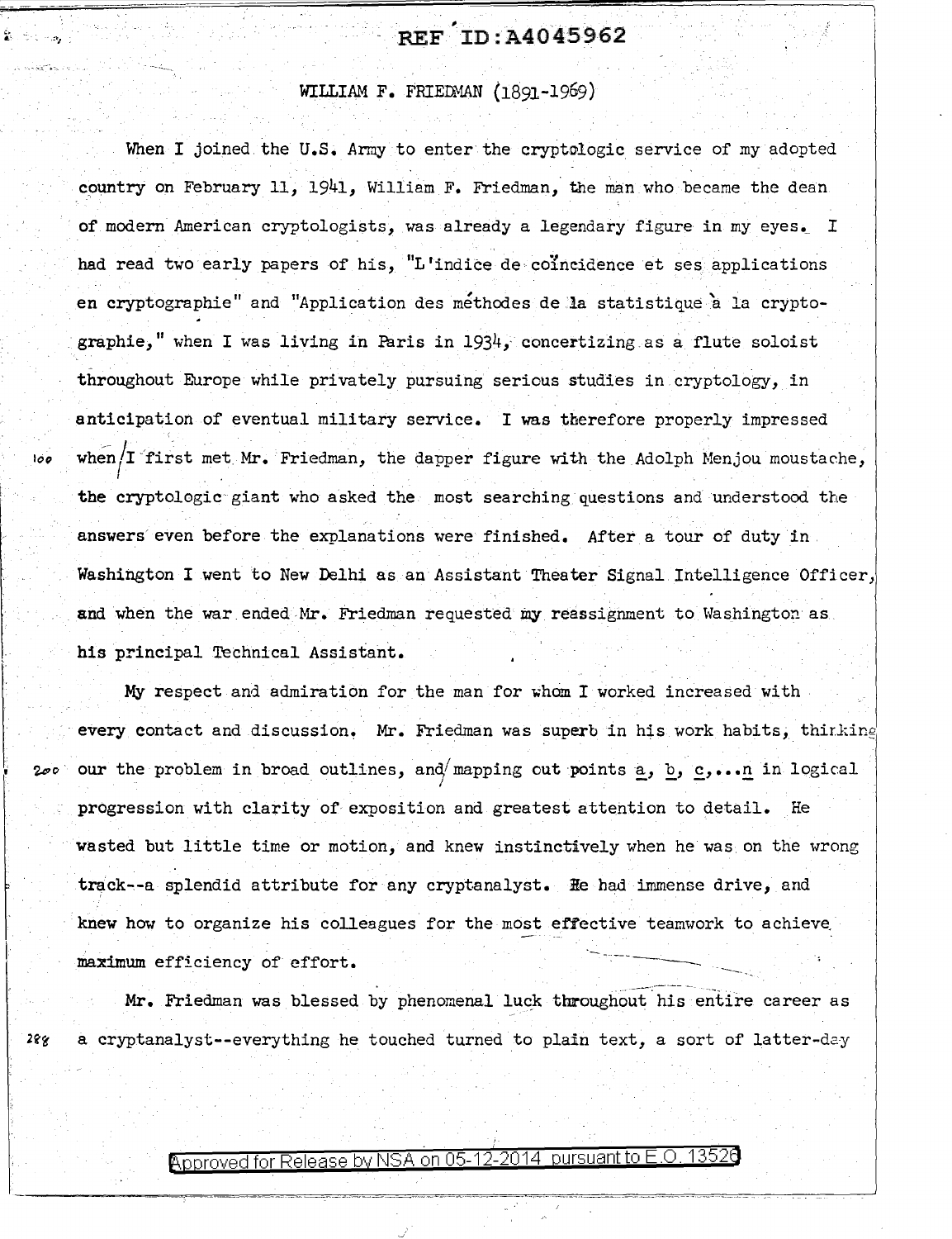Midas. Time and again he shouldn't have been able to solve a particular message or a cryptosystem, but he did: the odds were against him, but luck was for him. That is, luck tempered by logical insight and remarkable intuition. Mr. Friedman was not a mathematician, but he had superb mathematical feeling and insight, inventing techniques that were missed by mathematicians working on the problem. A classic example of his innovative abilities was in his solution in 1923 of an exceedingly complex cipher machine. He postulated that there were 91,000,000,000  $100$  alphabets involved when there were really only  $45,000,000,000$ , and--in/spite of his modest mathematical background--originated an important theory of coincidence and, with only ten messages, arrived at a solution of the machine.

A typical example of his unbelievable luck occurred in 1917 when Mr. Friedman was at Riverbank Laboratories in Geneva, Illinois, where he was employed as a geneticist and cryptologist by a wealthy eccentric named Colonel George Fabyan who had a quasi-official relationship with the Government. The British had proposed the use of a geared disk cipher device for U.S.-British communications which was regarded as absolutely indecipherable if the sequences for both plain  $2\sigma\sigma$  and cipher/components were unknown. But somebody in Washington suggested that perhaps it might be wise to have the device tested by William Friedman at Riverbank. Accordingly, five very short test messages--a most unrealistic test- were sent to Friedman, and by a process that remains a mystery to this day he was able to scrounge out from the cipher texts the sequence for the cipher component based on the key word CIPHER. But now he was stumped, as he didn't quite know what to do next, since it wasn't until 1923 that he discovered an important principle which would have made the problem a very simple one. But  $3ec$ he called in one member of his staff, his wife-Elizebeth, told her he was going  $323$ 

2

.·, ... *·\_:* ~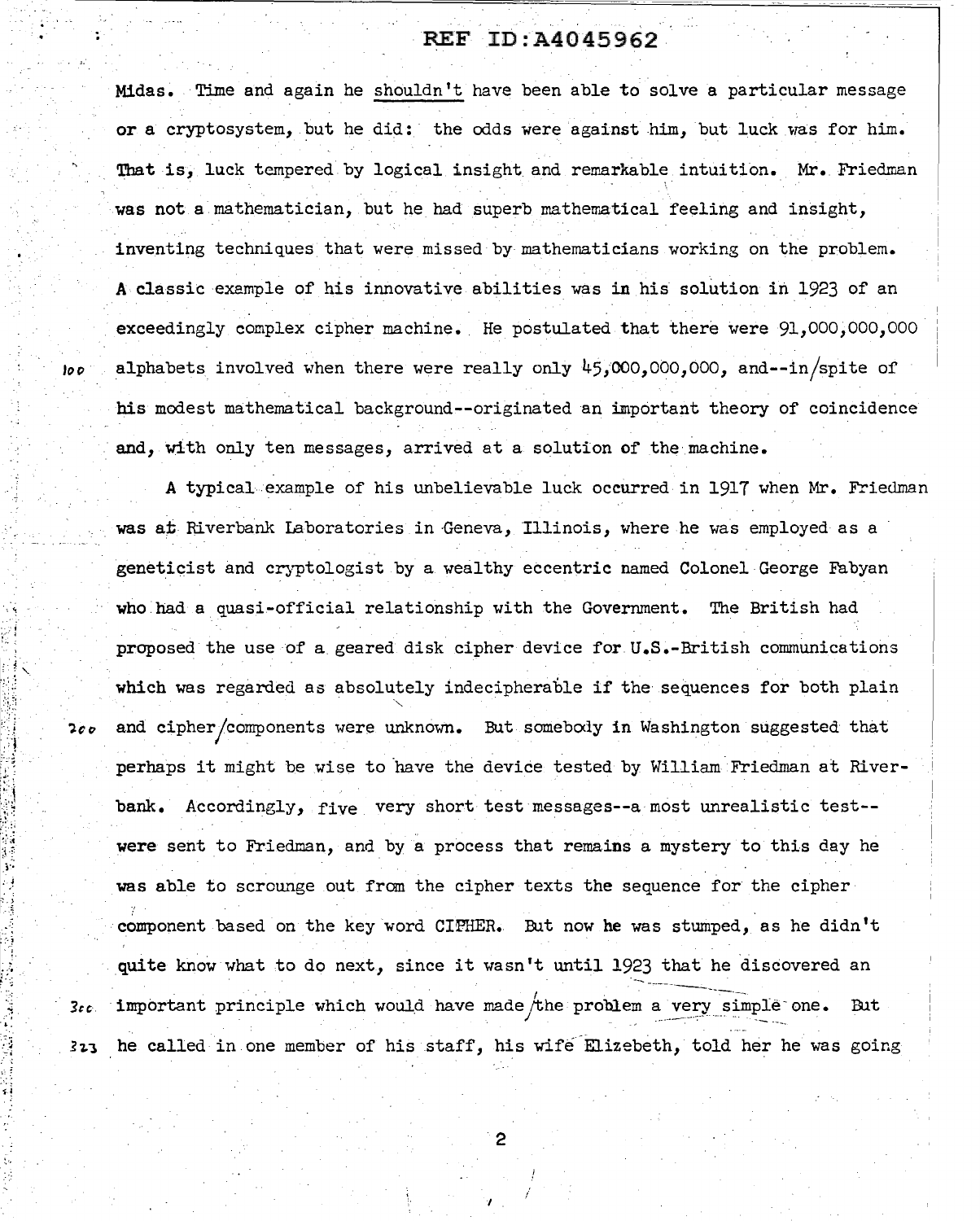to give her a certain word, and asked her to give him the first word that occurred to her. He said "cipher," and she replied "machine." Sure enough, the plain component was based on the key word MACHINE. (One of the messages read "This cipher is absolutely undecipherable."!) The solution went back to the British and, although 11,000 of the devices had been manufactured, they were never used.

Mr. Friedman returned to Riverbank Laboratories after the war from France, where he had been a member of the Code and Cipher Solving Section, G2 GHQ AEF.  $\theta$  He now solved, among others, a supposedly unsolvable machine system proposed by the AT&T Corporation. On January 1, 1921, he entered government service as a cryptologist. The entire cryptologic organization of the U.S. Army consisted only of Mr. Friedman and one clerk-typist until April 1930, when three young high school mathematics teachers were recruited by Mr. Friedman, picking the three persons from the civil service list who had made the highest scores on the mathematics examination. These three, Solomon Kullback ('59), Frank Rowlett, and Abraham Sinkov, were to remain in cryptologic work, making notable contributions for over three decades and rising to high positions.  $200$ 

 $\mathbb{R}^2$ ·.:i

> $\ddot{;\}$ •,

网络 网络体型

' ,.

; -·

 $\tilde{\mathcal{C}}_n$ 

In 1933 a challenge message was submitted to the Signal Corps by a New York lawyer representing a client who had bought, for \$100,000, the North American rights to a cipher machine invented by a German. The machine was touted by the inventor as absolutely indecipherable, and a Gennan mathematician had demonstrated that the number of ways in which a message could be enciphered was  $2.29x10^{82}$ , a figure 100 million times as large as the number of atoms in the universe. The message was received on February 24, and was date-stamped "Feb 24 AM 11:12," with  $\frac{1}{2}$   $\frac{1}{2}$   $\frac{1}{2}$  the notation in *Friedman's* handwriting, "Commenced work. W.F.F." On another  $s_{2z}$  part of the messages was the pixie-ish observation, "Time out during lunch period,

3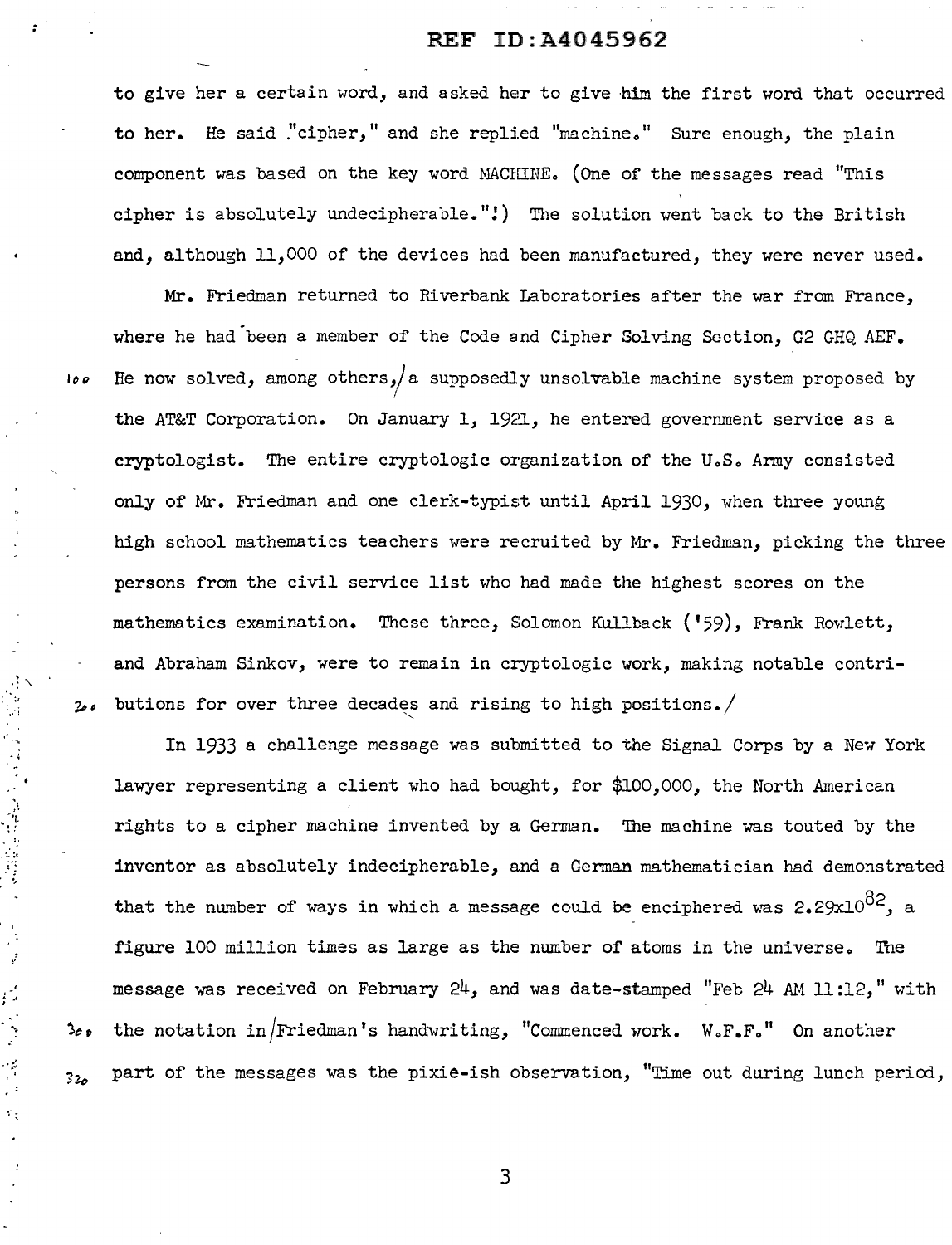50 minutes.  $W \circ F \circ F$ . And then over the date-time stamp "Feb 24 PM 2:43," was the cryptic notation, "Solved. W.F.F." Elapsed tine: 3 hours and 31 minutes, less 50 minutes for lunch--2 hours and  $41$  minutes, and this without any machine aids whatsoever! A letter with the decipherment and the keys was sent to the lawyer that afternoon.

Mr. Friedman studied many proposals for cryptographic systems, solving everything that came his way. One cipher teleprinter machine that was studied had a period of  $8.65x10^{14}$ , and the inventor and his sponsors (the IT&T Corp.)  $\bullet\bullet$  claimed that cryptograms produced by the/machine were practically, if not absolutely, indecipherable without the key. It took almost four years to construct the machine, at a cost of approximately \$100,000--but it took Friedman and his staff less than three hours to break it. In addition to his ability to destroy everyone else's ciphers, Friedman was able to invent a number of cryptographic systems for his country that would withstand sophisticated attack by enemy cryptanalysts. For his inventions Congreer in 1956 awarded him  $$100,000$  in compensation for profits he might have realized if the patents had not been held secret by the Government.

 $\cdot$ ·:,. ',

j . , !  $\cdot$  ;  $\cdot$ 

þ,

 $2.99$  Because of/Mr. Friedman's foresight and pioneering efforts in cryptanalysis, I cryptanalytic training, data-processing machine utilization, and cryptanalytic organization, the U.S. Army was fully prepared to meet the cryptographic challenges of World War II. Friedman took part in all these aspects during the war and continued to make notable contributions. After the war a most spectacular role of cryptanalysis was revealed in the hearings held by the joint congressional committee on the investigation of the Pearl Harbor attack. At that time it was  $\frac{1}{2}$  $245$  made public that, shortly before the war, the U.S. in a brilliant stroke of

4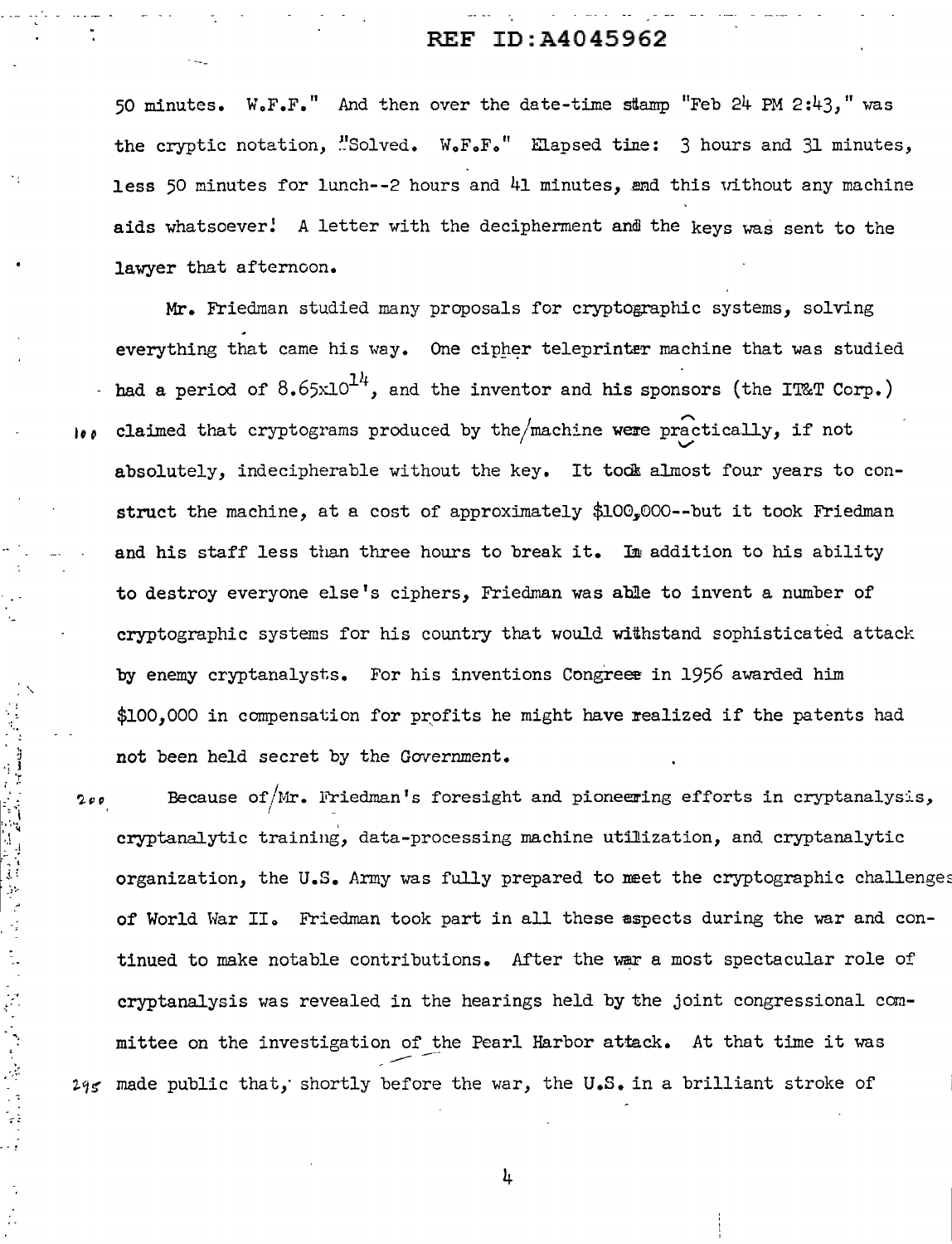ما جان سال ہے ۔ جان سال ہے کہ سالحت

cryptanalysis had been able to reconstruct the Japanese cipher machine which was used for the highest-level diplomatic communications, enabling this traffic to be read throughout the war. The successful solution of this machine, known by its cover name as the PURPLE machine, represented  $18$  months of intensive study by a group of U.S. Army cryptanalysts under the direction of William F. Friedman.

Mr. Friedman continued his brilliant work until he retired from the National Security Agency in 1955, after over 35 years of service with United States cryptologic activities. We had become the closest of friends, and  $I_{\ell\rho}$  the bond/between us is indicated by the warm inscription on his portrait which he gave to me in 1958, reading as follows:

> "To my disciple, colleague, and friend, Iambros Demetrios Callimahos- who, having at an early age become one of the great flautists of the world, deserted the profession of musician, in favor of another in which he is making noteworthy contributions--

> > From

William F. Friedman--

who, having at an early age aspired to become noted in the field of biology, deserted the profession of geneticist, in favor of another, upon which he hopes he had left some impression by his/contributions.

In short: from deserter to deserter, with affectional greetings: W.F.F.

Washington, 21 November 1958"

It was a great honor and privilege to have known him and to have been his collaborator, and to have been counted as one of his intimate friends.

William Friedman, dean of modern American cryptologists, was the most eminent' pioneer in the application of scientific principles to cryptology who laid the foundation for present-day concepts. His inventions and many achievements won for him the nation's highest awards and a reputation as one of the  $l_{0}$  world's leading cryptologists. In 1944, he was presented the War/Department's

 $2\sigma\rho$ 

 $\mathcal{L}_{\mathcal{N}}$ 

~.

ç,